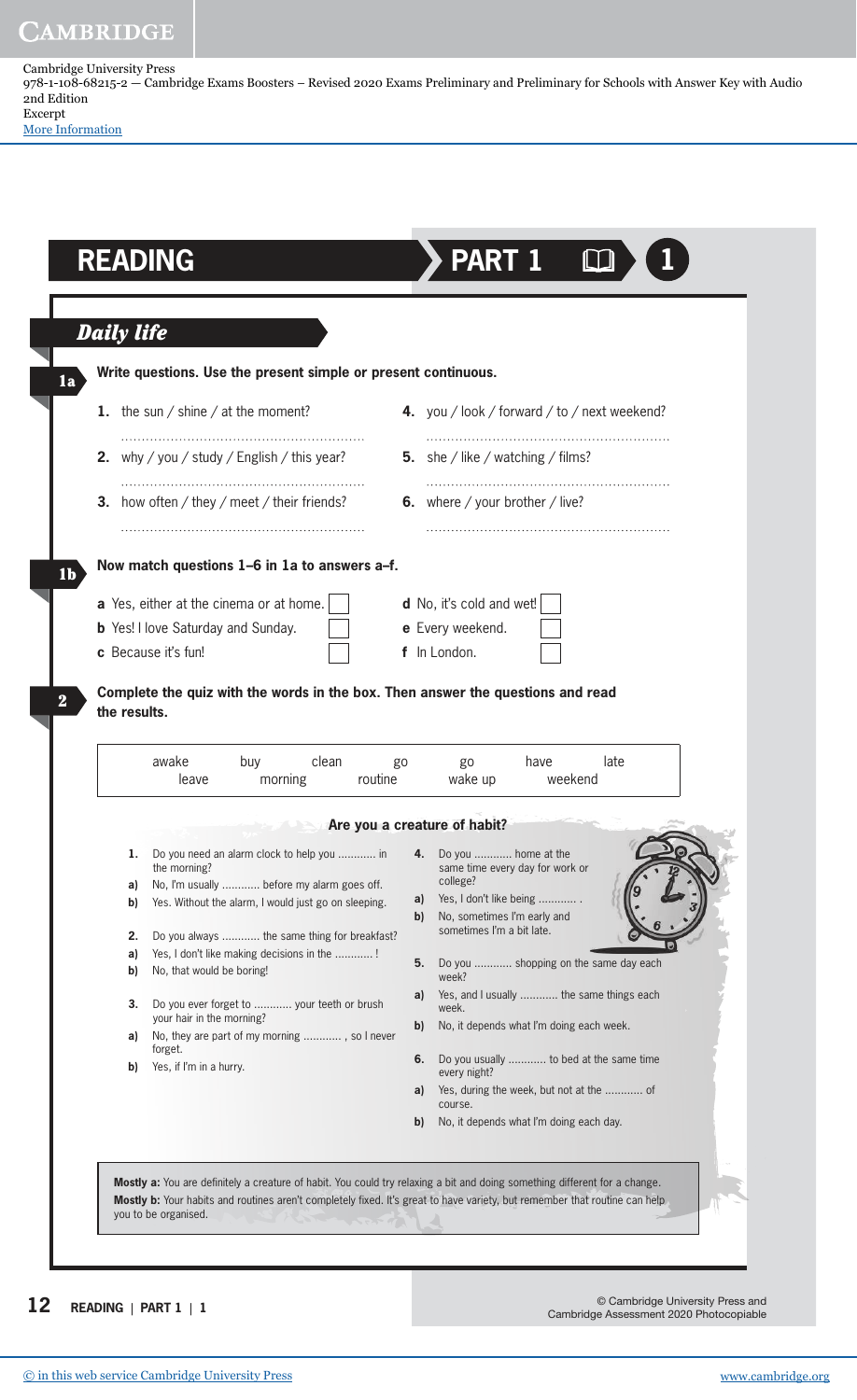Cambridge University Press 978-1-108-68215-2 — Cambridge Exams Boosters – Revised 2020 Exams Preliminary and Preliminary for Schools with Answer Key with Audio 2nd Edition Excerpt

[More Information](www.cambridge.org/9781108682152)

|                | <b>Shopping and services</b>                               |              |                 |  |
|----------------|------------------------------------------------------------|--------------|-----------------|--|
|                | Match the definitions to the words for clothes.            |              |                 |  |
|                | 1. They're a kind of jewellery.                            |              | a collar        |  |
|                | 2. People wear this on the beach to go in the sea.         |              | <b>b</b> belt   |  |
|                | 3. You wear this under your other clothes.                 |              | c kit           |  |
|                | 4. You wear these on your feet, especially in winter.      |              | d earrings      |  |
|                | 5. This is the part of a shirt that goes around your neck. |              | e underwear     |  |
|                | 6. You might see these on dress or shirt material.         |              | f raincoat      |  |
|                | 7. These keep your hands warm.                             |              | g boots         |  |
|                | 8. You might wear this if your trousers are too loose.     |              | h swimsuit      |  |
|                | 9. You might put this on in wet weather.                   |              | <i>i</i> gloves |  |
| 1.<br>2.<br>3. | <b>Read the email. Find:</b>                               |              | j stripes       |  |
| 4.<br>5.       |                                                            |              |                 |  |
|                | <b>Subject: Shopping trip</b><br>Hi Liam,                  | <b>Reply</b> | <b>Forward</b>  |  |

**48 WRITING** | **PART 1** | **<sup>1</sup>**

© Cambridge University Press and Cambridge Assessment 2020 Photocopiable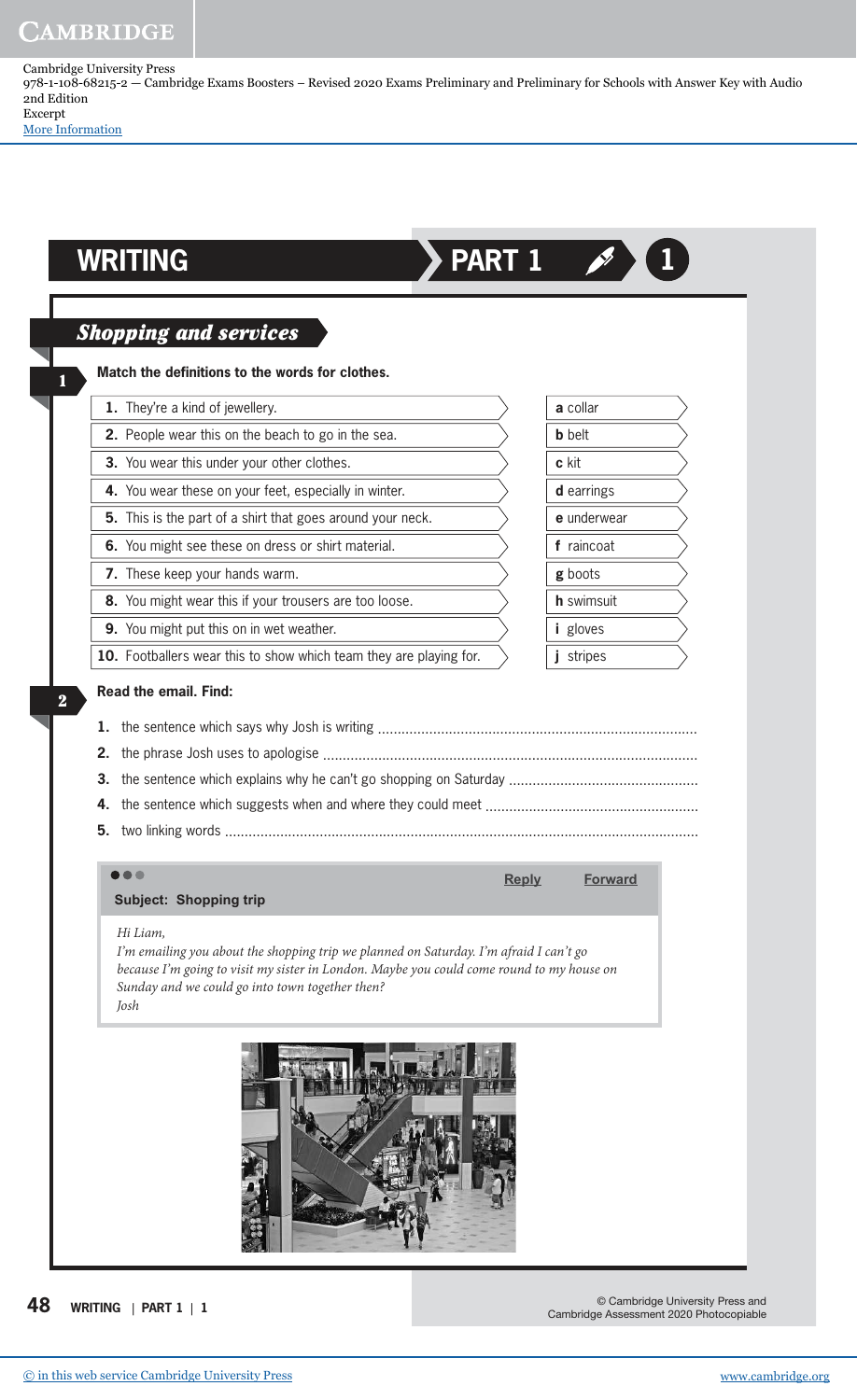Cambridge University Press 978-1-108-68215-2 — Cambridge Exams Boosters – Revised 2020 Exams Preliminary and Preliminary for Schools with Answer Key with Audio 2nd Edition Excerpt

[More Information](www.cambridge.org/9781108682152)